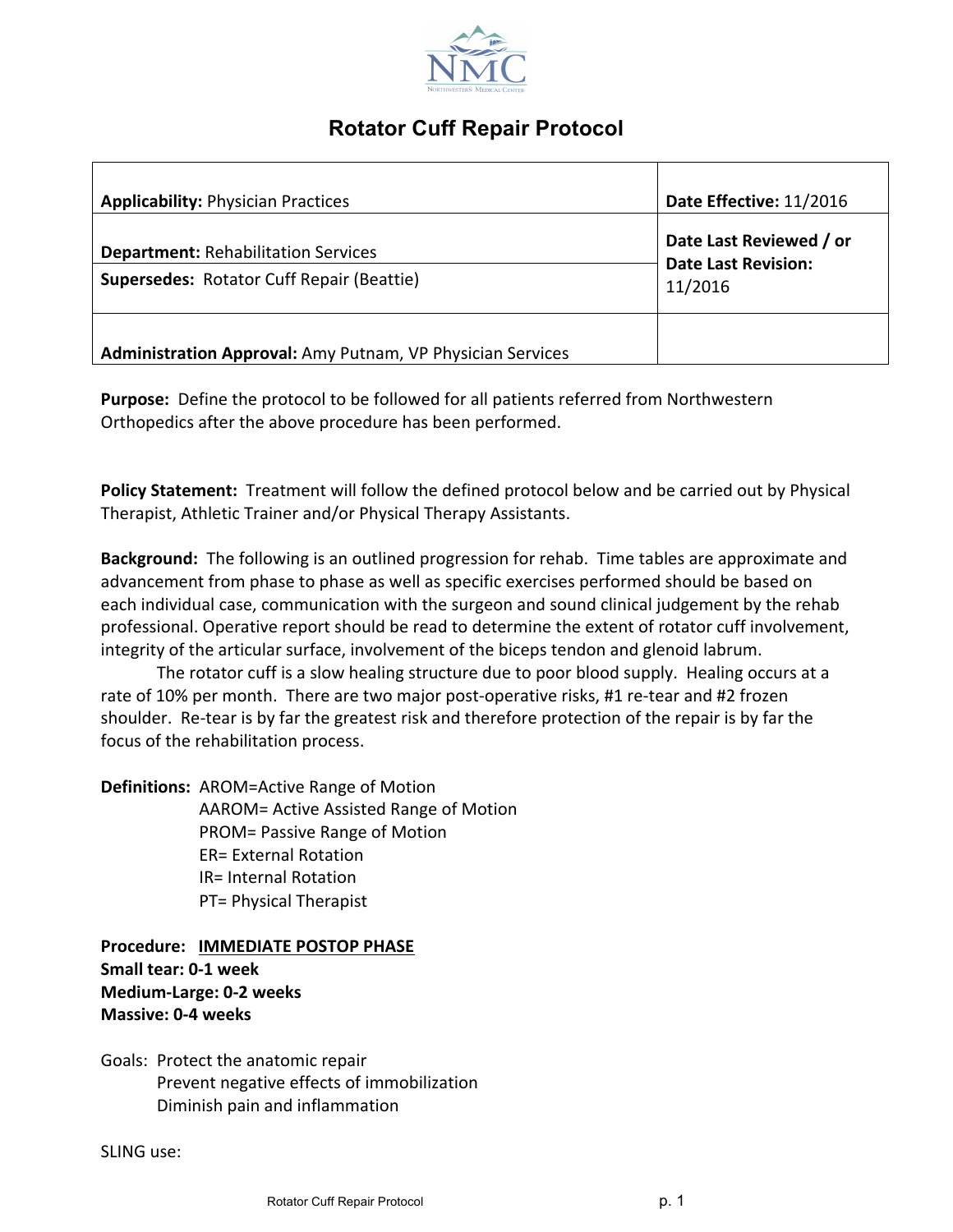

**Small tear-2-3 weeks (educate that patient should continue to avoid active shoulder** motion even when out of the sling until allowable by protocol) **Medium to Large-4-6 weeks (educate that patient should continue to avoid active shoulder motion even when out of the sling until allowable by protocol) Massive- 6-8 weeks**

#### **Immediate POSTOP PHASE**

First outpatient physical therapy scheduled for post-op day 2-3 for all groups

Dressing:therapist will remove post op dressing at initial PT visit. Wound will be cleansed and band-aids applied. If aquacel AG is used by surgeon this will be removed in PT at post-op day 7.

*Pt. education*: encourage frequent ice use, postural awareness, wound care, compliance with precautions, use of sling, proper dressing and washing techniques to maintain precautions.

*Edema Control:*

Ice/cryocuff Kinesiotape if indicated Estim- if indicated

*Suggested exercises:*

Hand, wrist, forearm, elbow AROM and isometrics. Cervical AROM Passive shoulder pendulum PROM ER in supine with wand (elbow at side- neutral to less than 20 degrees abduction)

- Variance if subscapularis repair- No ER past neutral x 6 weeks, forward elevation in *scapular plane with shoulder in IR only x 6 weeks, no abduction x 6 weeks, no resisted IR x* 12 weeks, 6-12 weeks limit ER to 30 degree.
- If biceps repair- no resisted elbow flexion or forearm supination x 6 weeks, no lifting greater *than coffee cup*  $x$  *6* weeks.

#### **POST-OP Phase 1**

Small **tear:1** week

#### **Medium-Large: 2 weeks**

**Massive: 4 weeks**

Goals: Protect the anatomic repair Prevent negative effects of immobilization Diminish pain and inflammation PROM goals flexion 100, ER 20, abduction 60

*Edema Control:*

Ice/cryocuff Kinesiotape if indicated Estim- if indicated

*Pt. education*: encourages frequent ice use, postural awareness, compliance with precautions, use and weaning from sling depending upon repair size.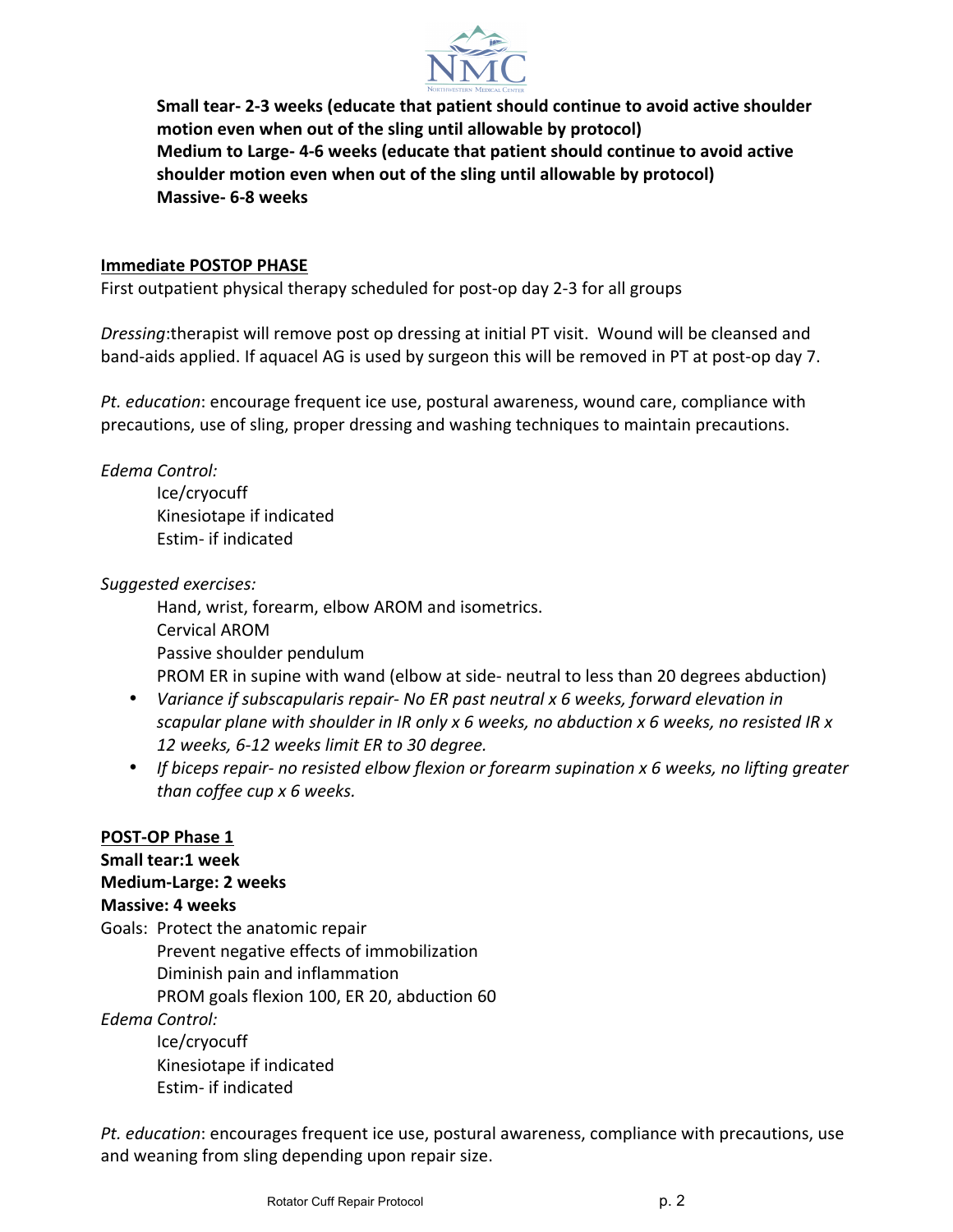

#### **Sling Use:**

**Small tear-** 2-3 weeks (educate that patient should continue to avoid active shoulder motion even when out of the sling until allowable by protocol) **Medium to Large-4-6 weeks (educate that patient should continue to avoid active** shoulder motion even when out of the sling until allowable by protocol) **Massive- 6-8 weeks**

### *Suggested Exercise*:

Gentle shoulder PROM in all directions, do not force IR Passive pulleys-all directions, do not force IR. Scapular isometrics: retraction and depression Hand, wrist, forearm, elbow AROM and isometrics

Conditioning: Cardiovascular exercise that does not stress the repair or put patient at risk of falling. Stationary biking, walking for example.

- Variance if subscapularis repair- No ER past neutral x 6 weeks, forward elevation in *scapular plane with shoulder in IR only x 6 weeks, no abduction x 6 weeks, no resisted IR x* 12 weeks, 6-12 weeks limit ER to 30 degrees.
- If biceps repair- no resisted elbow flexion or forearm supination x 6 weeks, no lifting *greater than coffee cup x 6 weeks.*

# **POST-OP Phase 2**

# **Small tear: 4 weeks**

# **Medium-Large: 6 weeks**

#### **Massive: 8 weeks**

Goals: Protect the anatomic repair Prevent negative effects of immobilization Promote proprioception and scapula-humeral rhythm Diminish pain and inflammation PROM goals-flexion 130, ER 40, abduction 75 Grade I/II shoulder joint mobilizations

*Pt. education*: may return to sedentary work with elbow at side, no resistive activity/lifting, avoid repetitive abduction

*Suggested exercises*:

Submaximal shoulder isometrics in neutral Shoulder AAROM progressed to AROM. Start with gravity reduced positions and progress to against gravity as tolerated. Scapular row and shoulder extension Grade I/II shoulder joint mobilizations Hand, wrist, elbow resisted exercises in all directions

• Variance if subscapularis repair- No ER past neutral x 6 weeks, forward elevation in *scapular plane with shoulder in IR only x 6 weeks, no abduction x 6 weeks, no resisted IR x* 12 weeks, 6-12 weeks limit ER to 30 degrees.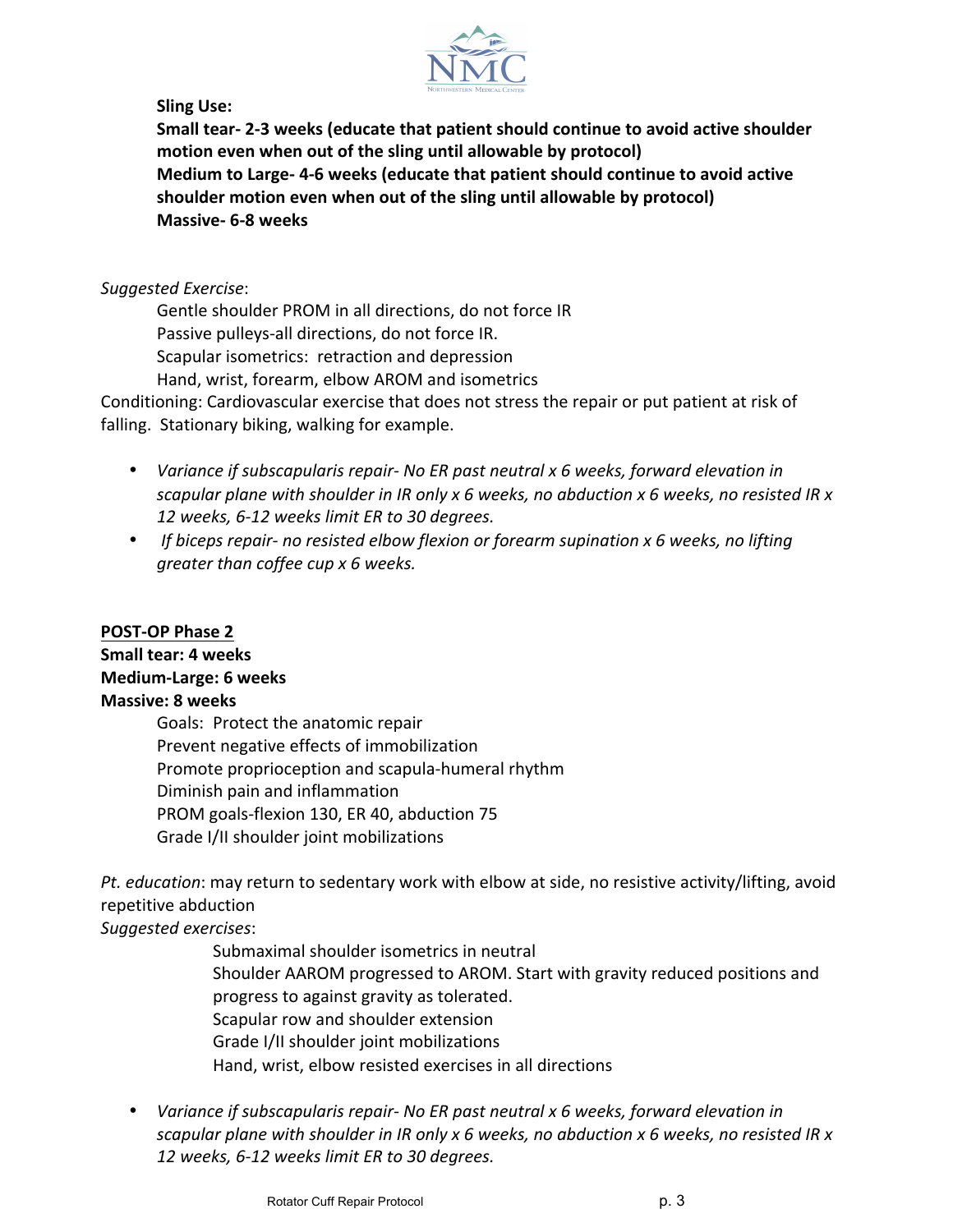

• If biceps repair- no resisted elbow flexion or forearm supination x 6 weeks, no lifting greater *than coffee cup*  $x$  *6* weeks.

#### **POST-OP Phase 3 Small tear: 6 weeks Medium-Large: 12 weeks**

#### **Massive: 16 weeks**

Goals: Protect the anatomic repair Restore functional use of the involved UE Promote dynamic stability and proprioception PROM goals-flexion 140, ER 50, abduction 80 **Restore AROM** 

Pt education: waist high functional activities no overhead lifting *Suggested exercises*:

> Shoulder PROM in all directions Shoulder AAROM and AROM in all directions Shoulder isometrics in all directions Shoulder progressive resistive exercises: for rotator cuff and scapular stabilization with focus on shoulder strengthening below 90 degrees.

- $\circ$  Theraband/weights for resistance
- $\circ$  Scapular stabilization activities in varying positions: supine, sitting, standing
- $\circ$  Prone Exercises: scapular row, extension, horizontal abduction and scaption with progressive resistance
- o UBE
- $\circ$  Closed chain activities with shoulder below 90 degrees
- Variance if subscapularis repair- No ER past neutral x 6 weeks, forward elevation in the *scapular plane with shoulder in IR only x 6 weeks, no abduction x 6 weeks, no resisted IR x* 12 weeks, 6-12 weeks limit ER to 30 degrees.

# **POST-OP Phase 4 12-24+ weeks**

Goals: Full AROM Restore function 

# **Small:12 weeks**

#### **Medium-Massive:18 weeks**

PROM and stretching for full ROM Progress strengthening for rotator cuff and scapular muscles in all directions. Progress as tolerated open chain, closed chain, functional exercises.

#### **Weeks 18-24: ALL**

PROM and stretching for full ROM Progress strengthening for rotator cuff and scapular muscles in all directions.